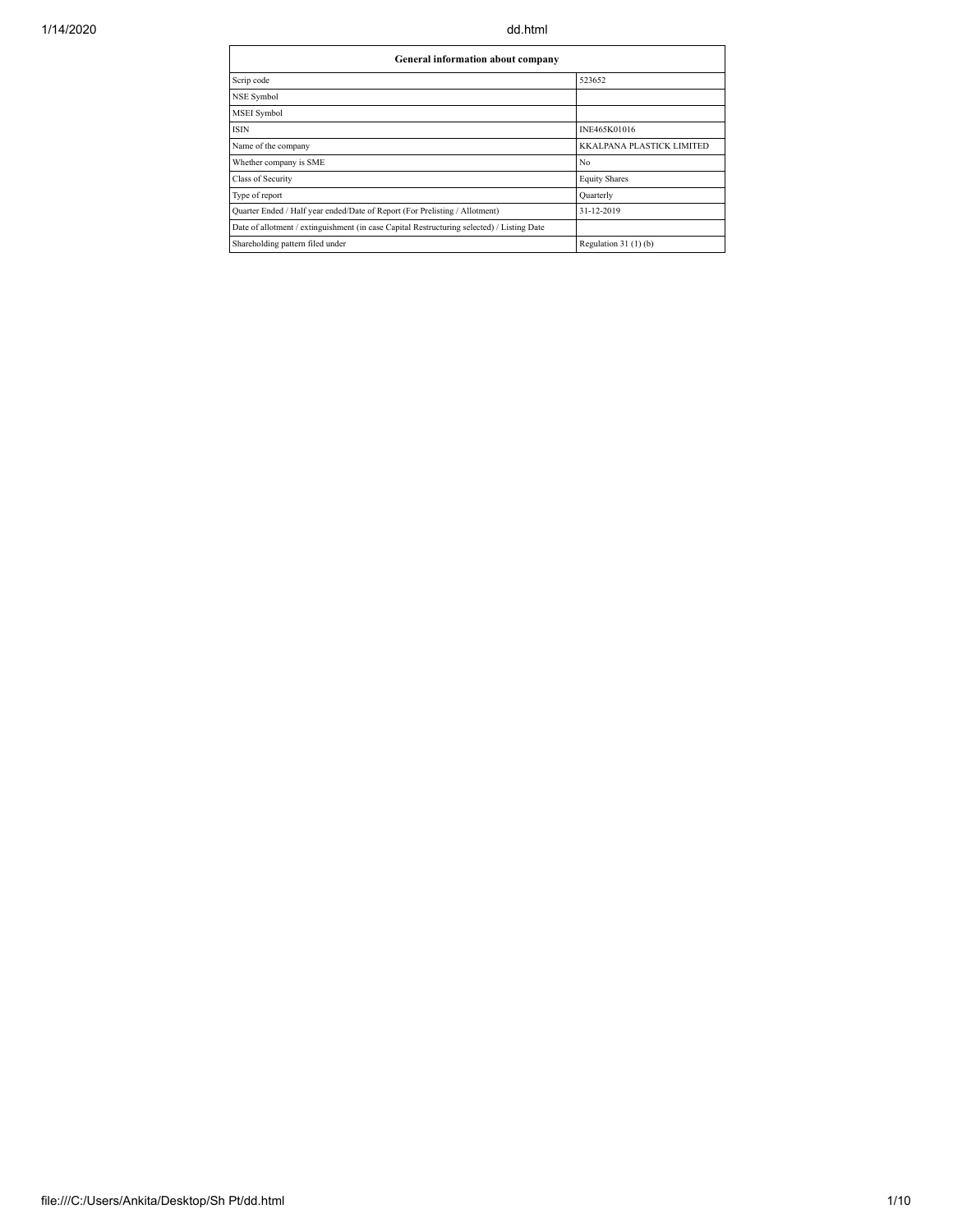|                | <b>Declaration</b>                                                                        |                |                                |                       |                             |  |  |  |  |  |  |  |  |  |
|----------------|-------------------------------------------------------------------------------------------|----------------|--------------------------------|-----------------------|-----------------------------|--|--|--|--|--|--|--|--|--|
| Sr.<br>No.     | Particular                                                                                | Yes/No         | Promoter and<br>Promoter Group | Public<br>shareholder | Non Promoter-<br>Non Public |  |  |  |  |  |  |  |  |  |
| 1              | Whether the Listed Entity has issued any partly paid up shares?                           | N <sub>0</sub> | No                             | No                    | No                          |  |  |  |  |  |  |  |  |  |
| $\overline{c}$ | Whether the Listed Entity has issued any Convertible Securities<br>9                      | No             | No                             | No                    | No                          |  |  |  |  |  |  |  |  |  |
| 3              | Whether the Listed Entity has issued any Warrants?                                        | N <sub>0</sub> | No                             | N <sub>0</sub>        | N <sub>0</sub>              |  |  |  |  |  |  |  |  |  |
| 4              | Whether the Listed Entity has any shares against which<br>depository receipts are issued? | No             | N <sub>0</sub>                 | No                    | No                          |  |  |  |  |  |  |  |  |  |
| 5              | Whether the Listed Entity has any shares in locked-in?                                    | N <sub>0</sub> | No                             | N <sub>0</sub>        | No                          |  |  |  |  |  |  |  |  |  |
| 6              | Whether any shares held by promoters are pledge or otherwise<br>encumbered?               | N <sub>0</sub> | No                             |                       |                             |  |  |  |  |  |  |  |  |  |
| 7              | Whether company has equity shares with differential voting<br>rights?                     | N <sub>0</sub> | No                             | No                    | No                          |  |  |  |  |  |  |  |  |  |
| 8              | Whether the listed entity has any significant beneficial owner?                           | Yes            |                                |                       |                             |  |  |  |  |  |  |  |  |  |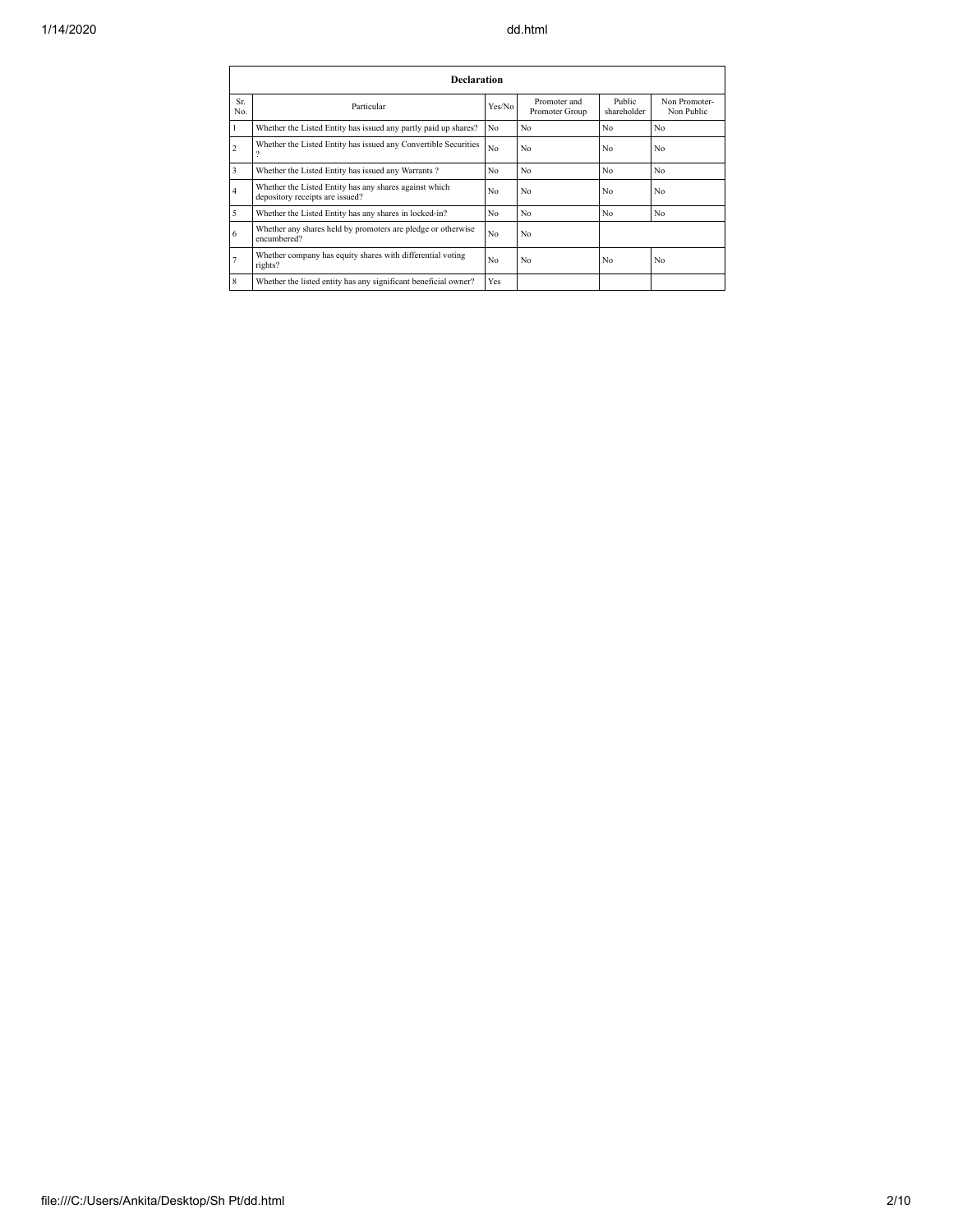|                 | Table I - Summary Statement holding of specified securities |                |                      |                   |                                                                  |                                               |                                                                            |                           |                                      |         |                                   |  |  |  |
|-----------------|-------------------------------------------------------------|----------------|----------------------|-------------------|------------------------------------------------------------------|-----------------------------------------------|----------------------------------------------------------------------------|---------------------------|--------------------------------------|---------|-----------------------------------|--|--|--|
|                 | Category<br>of<br>shareholder<br>(II)                       | Nos. Of        | No. of<br>fully paid | No. Of<br>Partly  | No. Of<br>shares<br>underlying<br>Depository<br>Receipts<br>(VI) | Total nos.<br>shares                          | Shareholding as a<br>% of total no. of                                     | class of securities (IX)  | Number of Voting Rights held in each |         |                                   |  |  |  |
| Category<br>(1) |                                                             | shareholders   | up equity            | paid-up<br>equity |                                                                  | held (VII)<br>$= (\text{IV})^+$<br>$(V)+(VI)$ | shares (calculated<br>as per SCRR, 1957)<br>(VIII) As a % of<br>$(A+B+C2)$ | No of Voting (XIV) Rights |                                      |         | Total as a<br>$%$ of<br>$(A+B+C)$ |  |  |  |
|                 |                                                             | (III)          | shares<br>held (IV)  | shares<br>held(V) |                                                                  |                                               |                                                                            | Class<br>eg: $X$          | Class<br>eg:y                        | Total   |                                   |  |  |  |
| (A)             | Promoter<br>&<br>Promoter<br>Group                          | $\overline{c}$ | 4012235              |                   |                                                                  | 4012235                                       | 72.57                                                                      | 4012235                   |                                      | 4012235 | 72.57                             |  |  |  |
| (B)             | Public                                                      | 18453          | 1516300              |                   |                                                                  | 1516300                                       | 27.43                                                                      | 1516300                   |                                      | 1516300 | 27.43                             |  |  |  |
| (C)             | Non<br>Promoter-<br>Non Public                              |                |                      |                   |                                                                  |                                               |                                                                            |                           |                                      |         |                                   |  |  |  |
| (C1)            | <b>Shares</b><br>underlying<br><b>DRs</b>                   |                |                      |                   |                                                                  |                                               |                                                                            |                           |                                      |         |                                   |  |  |  |
| (C2)            | Shares held<br>by<br>Employee<br><b>Trusts</b>              |                |                      |                   |                                                                  |                                               |                                                                            |                           |                                      |         |                                   |  |  |  |
|                 | Total                                                       | 18455          | 5528535              |                   |                                                                  | 5528535                                       | 100                                                                        | 5528535                   |                                      | 5528535 | 100                               |  |  |  |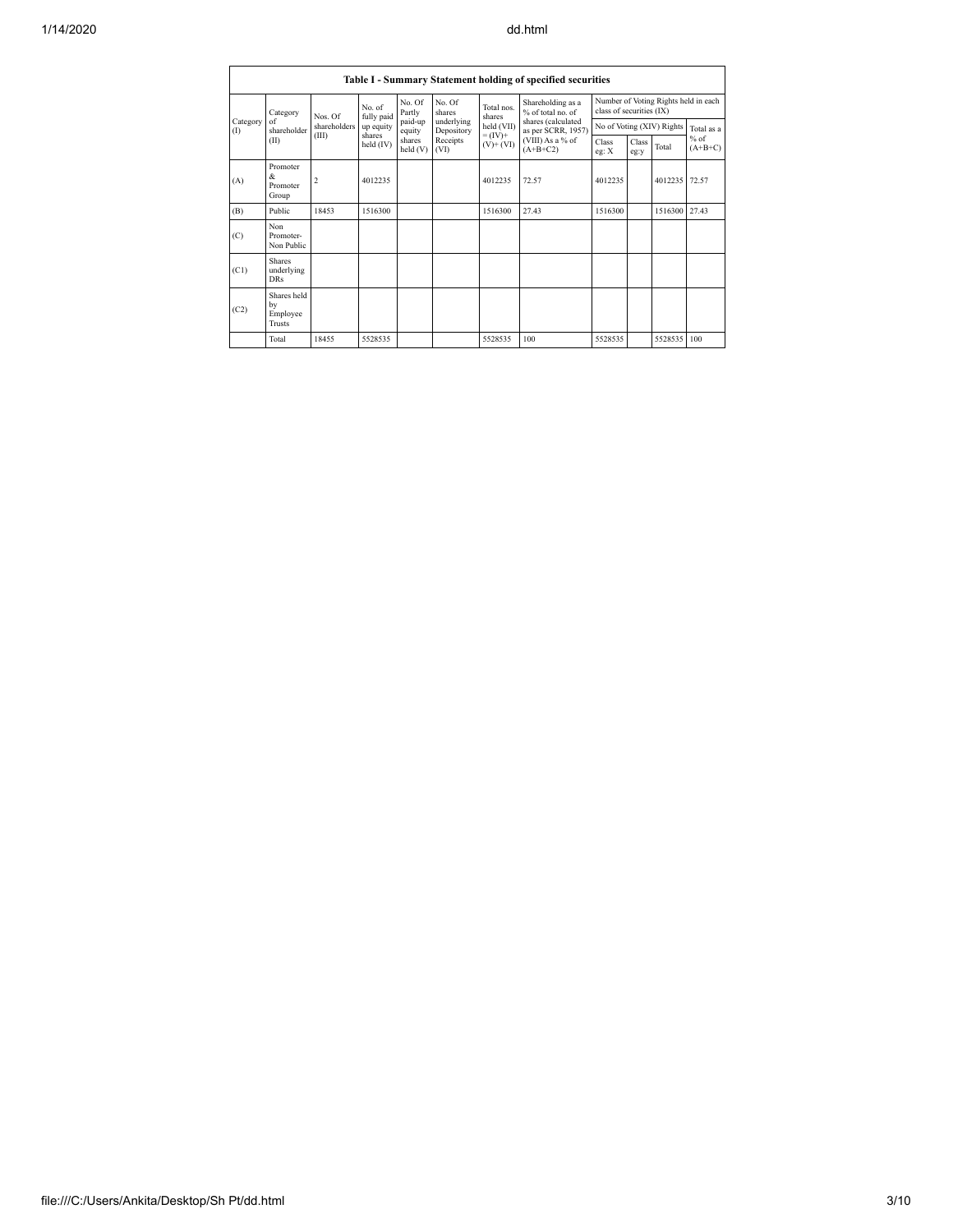| Table I - Summary Statement holding of specified securities |                                           |                                                      |                                           |                                                           |                                                                                                                                                                                |            |                                                         |                         |                                                         |                                                                         |  |  |  |
|-------------------------------------------------------------|-------------------------------------------|------------------------------------------------------|-------------------------------------------|-----------------------------------------------------------|--------------------------------------------------------------------------------------------------------------------------------------------------------------------------------|------------|---------------------------------------------------------|-------------------------|---------------------------------------------------------|-------------------------------------------------------------------------|--|--|--|
| Category<br>(1)                                             | Category<br>of<br>shareholder<br>(II)     | No. Of<br><b>Shares</b><br>Underlying<br>Outstanding | No. of<br><b>Shares</b><br>Underlying     | No. Of Shares<br>Underlying<br>Outstanding<br>convertible | Shareholding, as a %<br>assuming full<br>conversion of<br>convertible securities (<br>as a percentage of<br>diluted share capital)<br>$(XI)=(VII)+(X) As a %$<br>of $(A+B+C2)$ |            | Number of<br>Locked in<br>shares (XII)                  | <b>Shares</b><br>(XIII) | Number of<br>pledged or<br>otherwise<br>encumbered      | Number of<br>equity shares<br>held in<br>dematerialized<br>form $(XIV)$ |  |  |  |
|                                                             |                                           | convertible<br>securities<br>(X)                     | Outstanding<br><b>Warrants</b><br>$(X_i)$ | securities and<br>No. Of<br>Warrants (Xi)<br>(a)          |                                                                                                                                                                                | No.<br>(a) | As a<br>$%$ of<br>total<br><b>Shares</b><br>held<br>(b) | No.<br>(a)              | As a<br>$%$ of<br>total<br><b>Shares</b><br>held<br>(b) |                                                                         |  |  |  |
| (A)                                                         | Promoter<br>&<br>Promoter<br>Group        |                                                      |                                           |                                                           | 72.57                                                                                                                                                                          |            |                                                         |                         |                                                         | 4012235                                                                 |  |  |  |
| (B)                                                         | Public                                    |                                                      |                                           |                                                           | 27.43                                                                                                                                                                          |            |                                                         |                         |                                                         | 200465                                                                  |  |  |  |
| (C)                                                         | Non<br>Promoter-<br>Non Public            |                                                      |                                           |                                                           |                                                                                                                                                                                |            |                                                         |                         |                                                         |                                                                         |  |  |  |
| (C1)                                                        | <b>Shares</b><br>underlying<br><b>DRs</b> |                                                      |                                           |                                                           |                                                                                                                                                                                |            |                                                         |                         |                                                         |                                                                         |  |  |  |
| (C2)                                                        | Shares held<br>by<br>Employee<br>Trusts   |                                                      |                                           |                                                           |                                                                                                                                                                                |            |                                                         |                         |                                                         |                                                                         |  |  |  |
|                                                             | Total                                     |                                                      |                                           |                                                           | 100                                                                                                                                                                            |            |                                                         |                         |                                                         | 4212700                                                                 |  |  |  |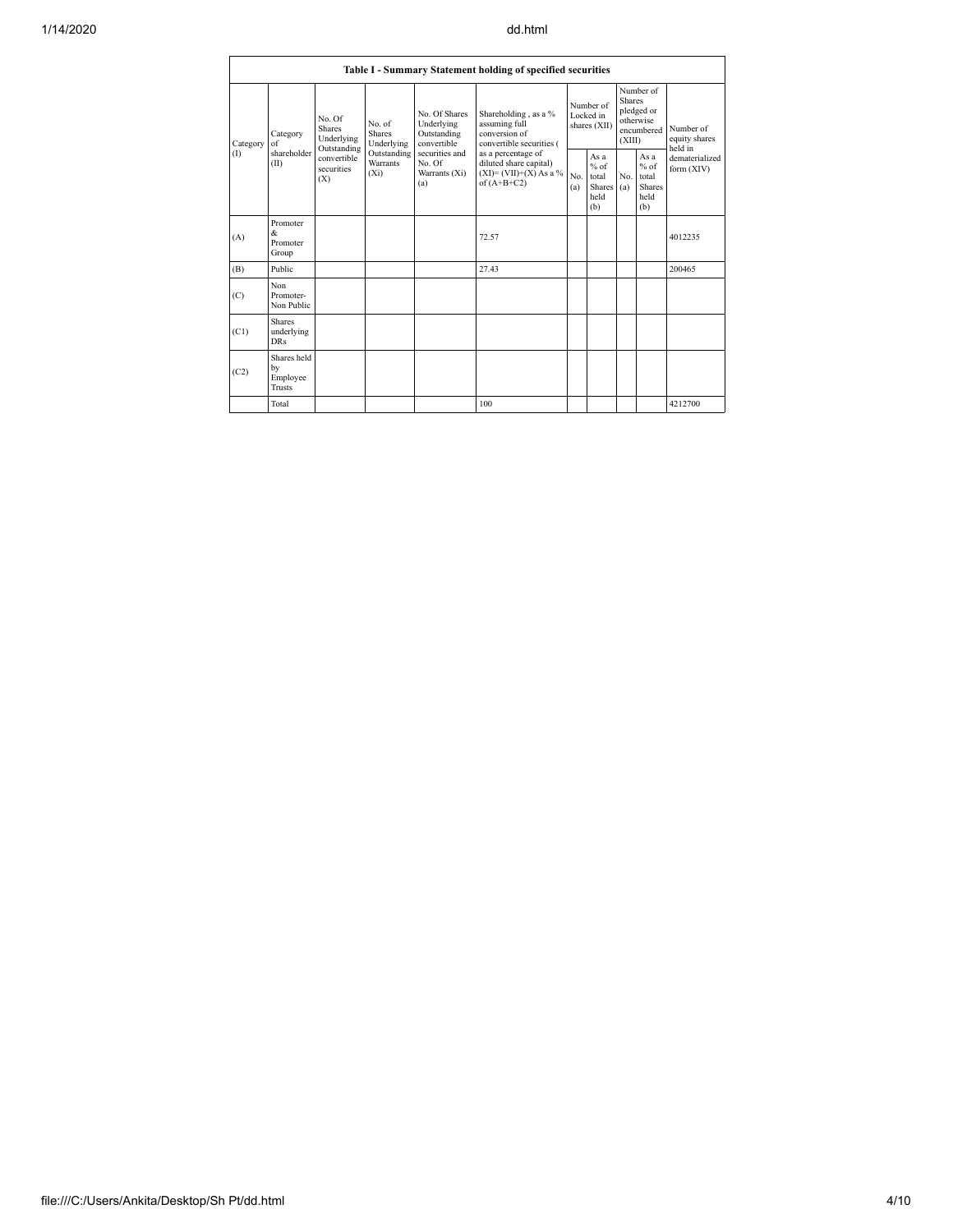|                                                                                         | Table II - Statement showing shareholding pattern of the Promoter and Promoter Group                                |                         |                            |                       |                                    |                             |                                                                                               |                                                                  |               |               |                                 |  |  |  |
|-----------------------------------------------------------------------------------------|---------------------------------------------------------------------------------------------------------------------|-------------------------|----------------------------|-----------------------|------------------------------------|-----------------------------|-----------------------------------------------------------------------------------------------|------------------------------------------------------------------|---------------|---------------|---------------------------------|--|--|--|
|                                                                                         |                                                                                                                     |                         | No. of                     | No. Of<br>Partly      | No. Of                             | Total<br>nos.               | Shareholding as<br>a % of total no.                                                           | Number of Voting Rights held in<br>each class of securities (IX) |               |               |                                 |  |  |  |
| Sr.                                                                                     | Category &<br>Name of the                                                                                           | Nos. Of<br>shareholders | fully<br>paid up<br>equity | paid-<br>up<br>equity | shares<br>underlying<br>Depository | shares<br>held<br>$(VII) =$ | of shares<br>(calculated as<br>per SCRR,                                                      | No of Voting (XIV) Rights                                        |               |               | Total<br>as a %                 |  |  |  |
|                                                                                         | Shareholders (I)                                                                                                    | (III)                   | shares<br>held (IV)        | shares<br>held<br>(V) | Receipts<br>(VI)                   | $(IV)+$<br>$(V)$ +<br>(VI)  | 1957) (VIII) As<br>a % of<br>$(A+B+C2)$                                                       | Class eg:<br>X                                                   | Class<br>eg:y | Total         | of<br>Total<br>Voting<br>rights |  |  |  |
| А                                                                                       | Table II - Statement showing shareholding pattern of the Promoter and Promoter Group                                |                         |                            |                       |                                    |                             |                                                                                               |                                                                  |               |               |                                 |  |  |  |
| (1)                                                                                     | Indian                                                                                                              |                         |                            |                       |                                    |                             |                                                                                               |                                                                  |               |               |                                 |  |  |  |
| (d)                                                                                     | Any Other<br>(specify)                                                                                              | $\overline{2}$          | 4012235                    |                       |                                    | 4012235                     | 72.57                                                                                         | 4012235                                                          |               | 4012235       | 72.57                           |  |  |  |
| Sub-Total (A)<br>$^{(1)}$                                                               |                                                                                                                     | $\overline{2}$          | 4012235                    |                       |                                    | 4012235                     | 72.57                                                                                         | 4012235                                                          |               | 4012235       | 72.57                           |  |  |  |
| (2)                                                                                     | Foreign                                                                                                             |                         |                            |                       |                                    |                             |                                                                                               |                                                                  |               |               |                                 |  |  |  |
| Total<br>Shareholding<br>of Promoter<br>and Promoter<br>Group $(A)=$<br>$(A)(1)+(A)(2)$ |                                                                                                                     | $\overline{\mathbf{c}}$ | 4012235                    |                       |                                    | 4012235                     | 72.57                                                                                         | 4012235                                                          |               | 4012235       | 72.57                           |  |  |  |
| B                                                                                       | Table III - Statement showing shareholding pattern of the Public shareholder                                        |                         |                            |                       |                                    |                             |                                                                                               |                                                                  |               |               |                                 |  |  |  |
| $\left(1\right)$                                                                        | Institutions                                                                                                        |                         |                            |                       |                                    |                             |                                                                                               |                                                                  |               |               |                                 |  |  |  |
| (f)                                                                                     | Financial<br>Institutions/<br>Banks                                                                                 | 1                       | 50                         |                       |                                    | 50                          | $\boldsymbol{0}$                                                                              | 50                                                               |               | 50            | $\mathbf{0}$                    |  |  |  |
| Sub-Total (B)<br>(1)                                                                    |                                                                                                                     | $\mathbf{1}$            | 50                         |                       |                                    | 50                          | $\overline{0}$                                                                                | 50                                                               |               | 50            | $\mathbf{0}$                    |  |  |  |
| (3)                                                                                     | Non-institutions                                                                                                    |                         |                            |                       |                                    |                             |                                                                                               |                                                                  |               |               |                                 |  |  |  |
| (a(i))                                                                                  | Individuals -<br>i.Individual<br>shareholders<br>holding<br>nominal share<br>capital up to Rs.<br>2 lakhs.          | 18382                   | 1355598                    |                       |                                    | 1355598                     | 24.52                                                                                         | 1355598                                                          |               | 1355598       | 24.52                           |  |  |  |
| (a(ii))                                                                                 | Individuals - ii.<br>Individual<br>shareholders<br>holding<br>nominal share<br>capital in excess<br>of Rs. 2 lakhs. | 1                       | 23823                      |                       |                                    | 23823                       | 0.43                                                                                          | 23823                                                            |               | 23823         | 0.43                            |  |  |  |
| (e)                                                                                     | Any Other<br>(specify)                                                                                              | 69                      | 136829                     |                       |                                    | 136829                      | 2.47                                                                                          | 136829                                                           |               | 136829        | 2.47                            |  |  |  |
| Sub-Total (B)<br>(3)                                                                    |                                                                                                                     | 18452                   | 1516250                    |                       |                                    | 1516250                     | 27.43                                                                                         | 1516250                                                          |               | 1516250       | 27.43                           |  |  |  |
| <b>Total Public</b><br>Shareholding<br>$(B)=(B)(1)+$<br>$(B)(2)+(B)(3)$                 |                                                                                                                     | 18453                   | 1516300                    |                       |                                    | 1516300                     | 27.43                                                                                         | 1516300                                                          |               | 1516300 27.43 |                                 |  |  |  |
| C                                                                                       |                                                                                                                     |                         |                            |                       |                                    |                             | Table IV - Statement showing shareholding pattern of the Non Promoter- Non Public shareholder |                                                                  |               |               |                                 |  |  |  |
| Total (<br>$A+B+C2$ )                                                                   |                                                                                                                     | 18455                   | 5528535                    |                       |                                    | 5528535                     | 100                                                                                           | 5528535                                                          |               | 5528535       | 100                             |  |  |  |
| Total $(A+B+C)$<br>$\mathcal{E}$                                                        |                                                                                                                     | 18455                   | 5528535                    |                       |                                    | 5528535                     | 100                                                                                           | 5528535                                                          |               | 5528535       | 100                             |  |  |  |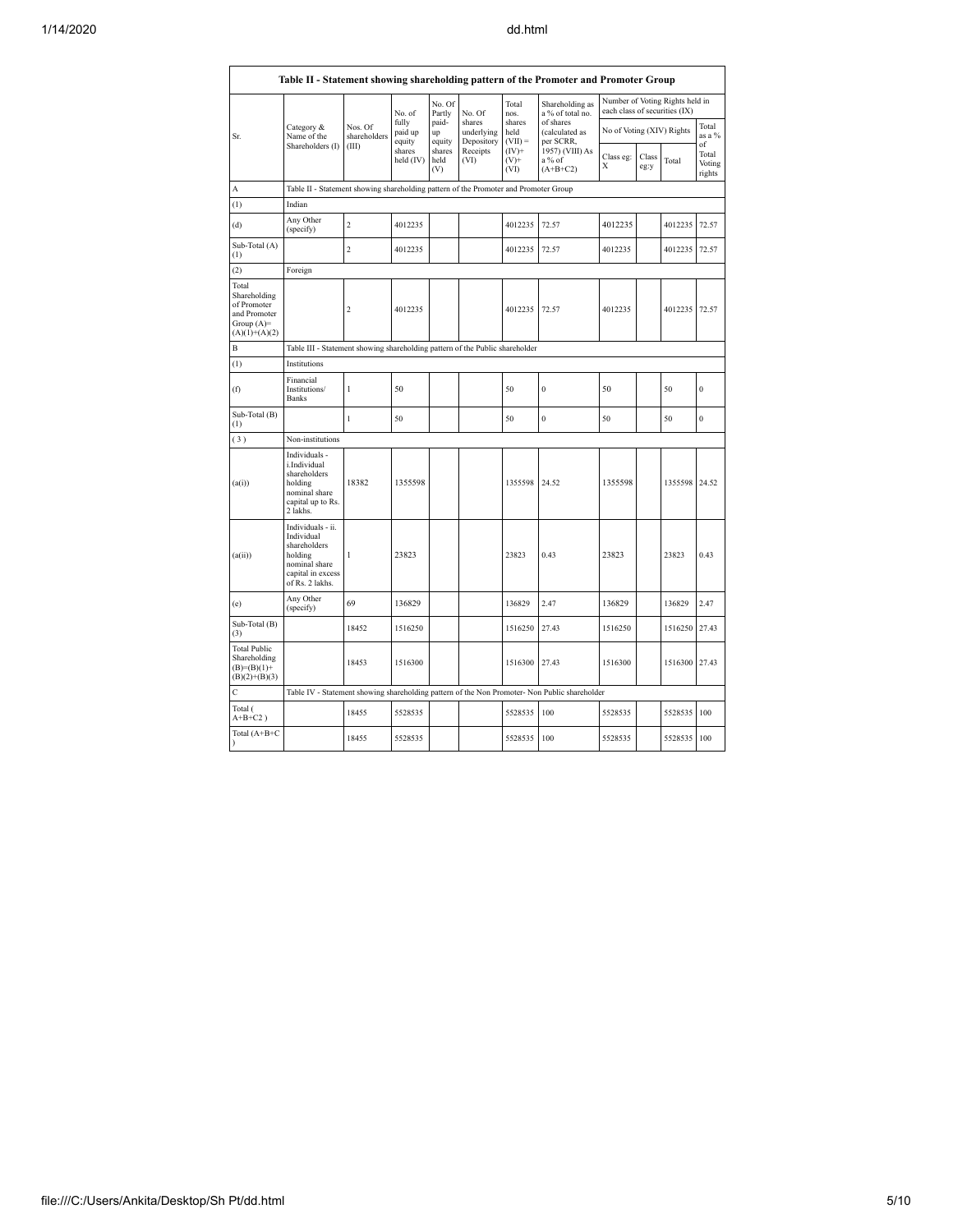|                                                                                         | Table II - Statement showing shareholding pattern of the Promoter and Promoter Group |                                                                                      |                                                           |                                                                                               |            |                                                  |                                                                               |                                                         |                                       |  |  |  |  |  |
|-----------------------------------------------------------------------------------------|--------------------------------------------------------------------------------------|--------------------------------------------------------------------------------------|-----------------------------------------------------------|-----------------------------------------------------------------------------------------------|------------|--------------------------------------------------|-------------------------------------------------------------------------------|---------------------------------------------------------|---------------------------------------|--|--|--|--|--|
| Sr.                                                                                     | No. Of<br>Shares<br>Underlying                                                       | No. of<br><b>Shares</b><br>Underlying                                                | No. Of Shares<br>Underlying<br>Outstanding<br>convertible | Shareholding, as a %<br>assuming full conversion of<br>convertible securities (as a           |            | Number of<br>Locked in<br>shares (XII)           | Number of<br><b>Shares</b><br>pledged or<br>otherwise<br>encumbered<br>(XIII) |                                                         | Number of<br>equity shares<br>held in |  |  |  |  |  |
|                                                                                         | Outstanding<br>convertible<br>securities<br>(X)                                      | Outstanding<br>Warrants<br>$(X_i)$                                                   | securities and<br>No. Of Warrants<br>$(X_i)$ $(a)$        | percentage of diluted share<br>capital) $(XI) = (VII)+(X) As$<br>a % of $(A+B+C2)$            | No.<br>(a) | As a<br>$%$ of<br>total<br>Shares<br>held<br>(b) | No.<br>(a)                                                                    | As a<br>$%$ of<br>total<br><b>Shares</b><br>held<br>(b) | dematerialized<br>form (XIV)          |  |  |  |  |  |
| A                                                                                       |                                                                                      | Table II - Statement showing shareholding pattern of the Promoter and Promoter Group |                                                           |                                                                                               |            |                                                  |                                                                               |                                                         |                                       |  |  |  |  |  |
| (1)                                                                                     | Indian                                                                               |                                                                                      |                                                           |                                                                                               |            |                                                  |                                                                               |                                                         |                                       |  |  |  |  |  |
| (d)                                                                                     |                                                                                      |                                                                                      |                                                           | 72.57                                                                                         |            |                                                  |                                                                               |                                                         | 4012235                               |  |  |  |  |  |
| Sub-Total (A)<br>(1)                                                                    |                                                                                      |                                                                                      |                                                           | 72.57                                                                                         |            |                                                  |                                                                               |                                                         | 4012235                               |  |  |  |  |  |
| (2)                                                                                     | Foreign                                                                              |                                                                                      |                                                           |                                                                                               |            |                                                  |                                                                               |                                                         |                                       |  |  |  |  |  |
| Total<br>Shareholding<br>of Promoter<br>and Promoter<br>Group $(A)=$<br>$(A)(1)+(A)(2)$ |                                                                                      |                                                                                      |                                                           | 72.57                                                                                         |            |                                                  |                                                                               |                                                         | 4012235                               |  |  |  |  |  |
| B                                                                                       |                                                                                      | Table III - Statement showing shareholding pattern of the Public shareholder         |                                                           |                                                                                               |            |                                                  |                                                                               |                                                         |                                       |  |  |  |  |  |
| (1)                                                                                     | Institutions                                                                         |                                                                                      |                                                           |                                                                                               |            |                                                  |                                                                               |                                                         |                                       |  |  |  |  |  |
| (f)                                                                                     |                                                                                      |                                                                                      |                                                           | $\mathbf{0}$                                                                                  |            |                                                  |                                                                               |                                                         | $\mathbf{0}$                          |  |  |  |  |  |
| Sub-Total (B)<br>(1)                                                                    |                                                                                      |                                                                                      |                                                           | $\mathbf{0}$                                                                                  |            |                                                  |                                                                               |                                                         | $\mathbf{0}$                          |  |  |  |  |  |
| (3)                                                                                     | Non-institutions                                                                     |                                                                                      |                                                           |                                                                                               |            |                                                  |                                                                               |                                                         |                                       |  |  |  |  |  |
| (a(i))                                                                                  |                                                                                      |                                                                                      |                                                           | 24.52                                                                                         |            |                                                  |                                                                               |                                                         | 152163                                |  |  |  |  |  |
| (a(ii))                                                                                 |                                                                                      |                                                                                      |                                                           | 0.43                                                                                          |            |                                                  |                                                                               |                                                         | 23823                                 |  |  |  |  |  |
| (e)                                                                                     |                                                                                      |                                                                                      |                                                           | 2.47                                                                                          |            |                                                  |                                                                               |                                                         | 24479                                 |  |  |  |  |  |
| Sub-Total (B)<br>(3)                                                                    |                                                                                      |                                                                                      |                                                           | 27.43                                                                                         |            |                                                  |                                                                               |                                                         | 200465                                |  |  |  |  |  |
| <b>Total Public</b><br>Shareholding<br>$(B)=(B)(1)+$<br>$(B)(2)+(B)(3)$                 |                                                                                      |                                                                                      |                                                           | 27.43                                                                                         |            |                                                  |                                                                               |                                                         | 200465                                |  |  |  |  |  |
| $\mathsf C$                                                                             |                                                                                      |                                                                                      |                                                           | Table IV - Statement showing shareholding pattern of the Non Promoter- Non Public shareholder |            |                                                  |                                                                               |                                                         |                                       |  |  |  |  |  |
| Total (<br>$A+B+C2$ )                                                                   |                                                                                      |                                                                                      |                                                           | 100                                                                                           |            |                                                  |                                                                               |                                                         | 4212700                               |  |  |  |  |  |
| Total $(A+B+C)$<br>$\lambda$                                                            |                                                                                      |                                                                                      |                                                           | 100                                                                                           |            |                                                  |                                                                               |                                                         | 4212700                               |  |  |  |  |  |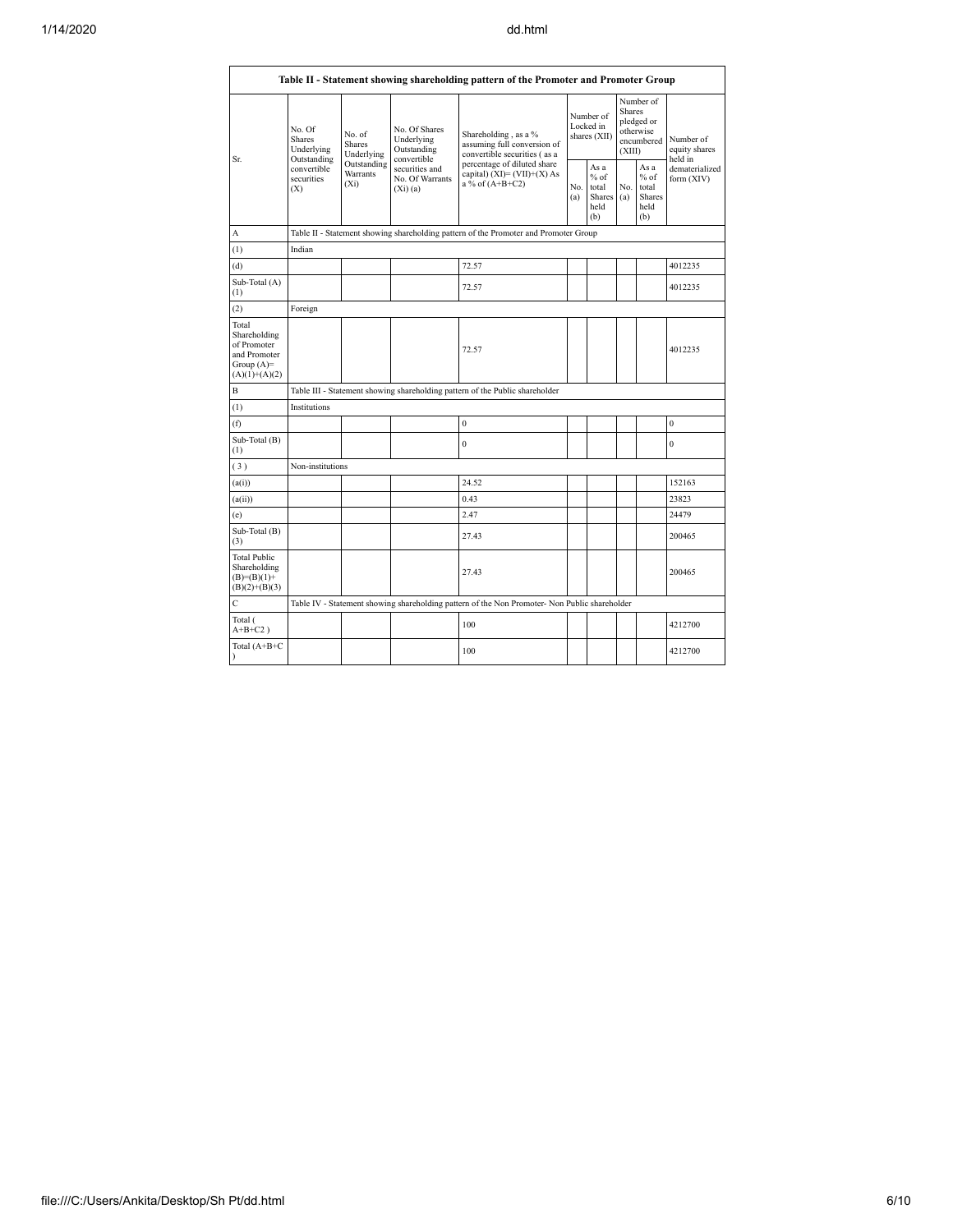| Any Other (specify)                                                                                                                                                                  |                                                               |                                 |                       |  |  |  |  |  |  |  |  |
|--------------------------------------------------------------------------------------------------------------------------------------------------------------------------------------|---------------------------------------------------------------|---------------------------------|-----------------------|--|--|--|--|--|--|--|--|
| Searial No.                                                                                                                                                                          | $\mathbf{l}$                                                  | $\overline{c}$                  |                       |  |  |  |  |  |  |  |  |
| Category                                                                                                                                                                             | <b>Bodies Corporate</b>                                       | <b>Bodies Corporate</b>         | Click here to go back |  |  |  |  |  |  |  |  |
| Name of the<br>Shareholders (I)                                                                                                                                                      | <b>BBIGPLAS POLY PRIVATE LTD</b>                              | KKALPANA INDUSTRIES (INDIA) LTD |                       |  |  |  |  |  |  |  |  |
| PAN(II)                                                                                                                                                                              | AADCK7909G                                                    | AABCK2239D                      | Total                 |  |  |  |  |  |  |  |  |
| No. of the<br>Shareholders (I)                                                                                                                                                       | 1                                                             | 1                               | $\overline{c}$        |  |  |  |  |  |  |  |  |
| No. of fully paid<br>up equity shares<br>held (IV)                                                                                                                                   | 2009315                                                       | 2002920                         | 4012235               |  |  |  |  |  |  |  |  |
| No. Of Partly paid-<br>up equity shares<br>held (V)                                                                                                                                  |                                                               |                                 |                       |  |  |  |  |  |  |  |  |
| No. Of shares<br>underlying<br>Depository<br>Receipts (VI)                                                                                                                           |                                                               |                                 |                       |  |  |  |  |  |  |  |  |
| Total nos. shares<br>held $(VII) = (IV) +$<br>$(V)+(VI)$                                                                                                                             | 2009315                                                       | 2002920                         | 4012235               |  |  |  |  |  |  |  |  |
| Shareholding as a<br>% of total no. of<br>shares (calculated<br>as per SCRR,<br>1957) (VIII) As a<br>% of $(A+B+C2)$                                                                 | 36.34                                                         | 36.23                           | 72.57                 |  |  |  |  |  |  |  |  |
|                                                                                                                                                                                      | Number of Voting Rights held in each class of securities (IX) |                                 |                       |  |  |  |  |  |  |  |  |
| Class eg: X                                                                                                                                                                          | 2009315                                                       | 2002920                         | 4012235               |  |  |  |  |  |  |  |  |
| Class eg:y                                                                                                                                                                           |                                                               |                                 |                       |  |  |  |  |  |  |  |  |
| Total                                                                                                                                                                                | 2009315                                                       | 2002920                         | 4012235               |  |  |  |  |  |  |  |  |
| Total as a % of<br>Total Voting rights                                                                                                                                               | 36.34                                                         | 36.23                           | 72.57                 |  |  |  |  |  |  |  |  |
| No. Of Shares<br>Underlying<br>Outstanding<br>convertible<br>securities $(X)$                                                                                                        |                                                               |                                 |                       |  |  |  |  |  |  |  |  |
| No. of Shares<br>Underlying<br>Outstanding<br>Warrants (Xi)                                                                                                                          |                                                               |                                 |                       |  |  |  |  |  |  |  |  |
| No. Of Shares<br>Underlying<br>Outstanding<br>convertible<br>securities and No.<br>Of Warrants (Xi)<br>(a)                                                                           |                                                               |                                 |                       |  |  |  |  |  |  |  |  |
| Shareholding, as a<br>% assuming full<br>conversion of<br>convertible<br>securities (as a<br>percentage of<br>diluted share<br>capital) (XI)=<br>$(VII)+(X)$ As a %<br>of $(A+B+C2)$ | 36.34                                                         | 36.23                           | 72.57                 |  |  |  |  |  |  |  |  |
| Number of Locked in shares (XII)                                                                                                                                                     |                                                               |                                 |                       |  |  |  |  |  |  |  |  |
| No. (a)                                                                                                                                                                              |                                                               |                                 |                       |  |  |  |  |  |  |  |  |
| As a % of total<br>Shares held (b)                                                                                                                                                   |                                                               |                                 |                       |  |  |  |  |  |  |  |  |
|                                                                                                                                                                                      | Number of Shares pledged or otherwise encumbered (XIII)       |                                 |                       |  |  |  |  |  |  |  |  |
| No. (a)                                                                                                                                                                              |                                                               |                                 |                       |  |  |  |  |  |  |  |  |
| As a % of total<br>Shares held (b)                                                                                                                                                   |                                                               |                                 |                       |  |  |  |  |  |  |  |  |
| Number of equity<br>shares held in<br>dematerialized<br>form (XIV)                                                                                                                   | 2009315                                                       | 2002920                         | 4012235               |  |  |  |  |  |  |  |  |
| Reason for not providing PAN                                                                                                                                                         |                                                               |                                 |                       |  |  |  |  |  |  |  |  |
| Reason for not<br>providing PAN                                                                                                                                                      |                                                               |                                 |                       |  |  |  |  |  |  |  |  |
| Shareholder type                                                                                                                                                                     |                                                               |                                 |                       |  |  |  |  |  |  |  |  |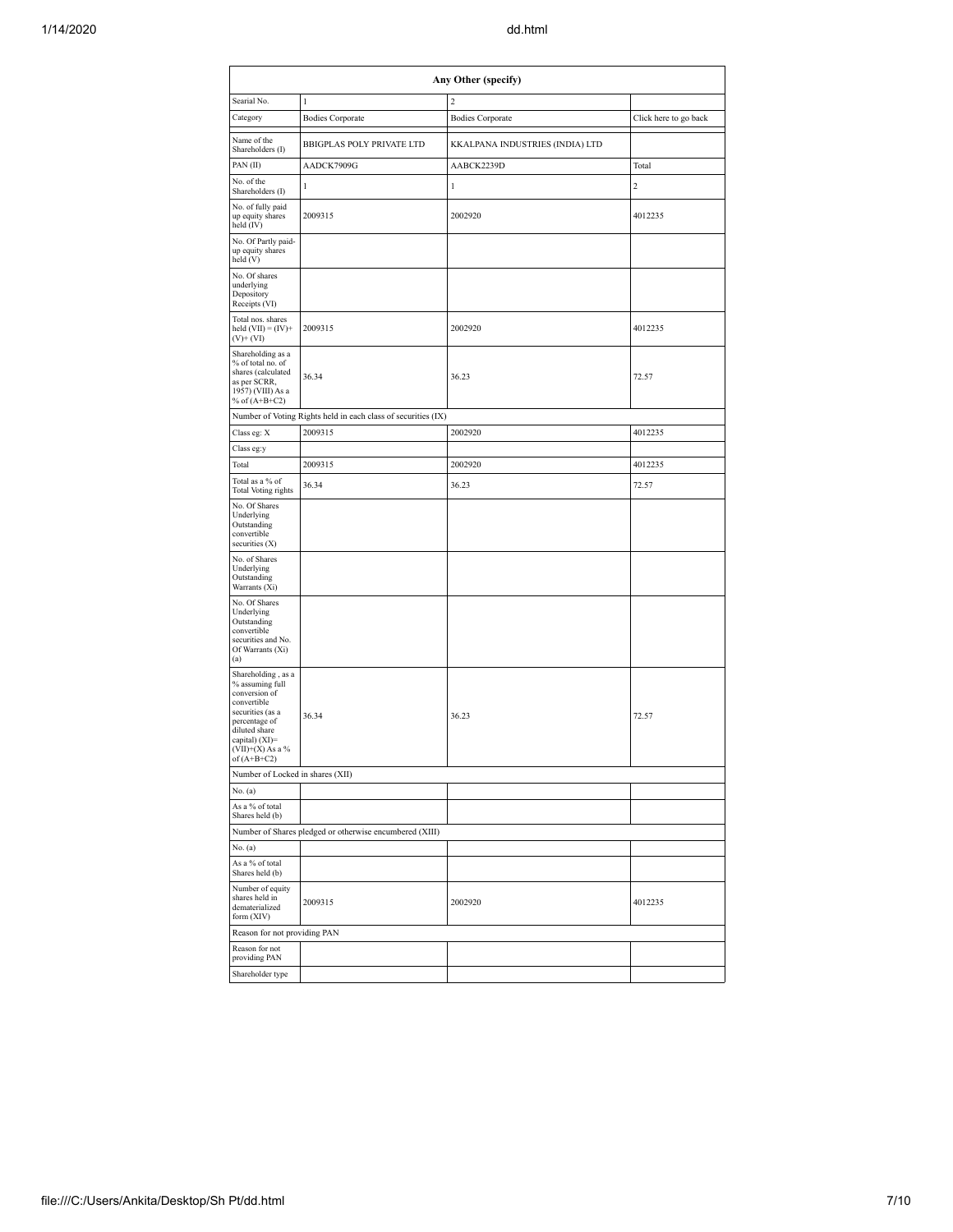|                                                                                                                                                                                      | Any Other (specify)                                           |                            |                              |          |                          |  |  |  |  |  |  |  |  |  |
|--------------------------------------------------------------------------------------------------------------------------------------------------------------------------------------|---------------------------------------------------------------|----------------------------|------------------------------|----------|--------------------------|--|--|--|--|--|--|--|--|--|
| Searial No.                                                                                                                                                                          | 1                                                             | 2                          | 3                            | 4        |                          |  |  |  |  |  |  |  |  |  |
| Category                                                                                                                                                                             | Others                                                        | <b>Bodies</b><br>Corporate | Non-Resident Indian<br>(NRI) | HUF      |                          |  |  |  |  |  |  |  |  |  |
| Category / More<br>than 1 percentage                                                                                                                                                 | More than 1 percentage of<br>shareholding                     | Category                   | Category                     | Category |                          |  |  |  |  |  |  |  |  |  |
| Name of the<br>Shareholders (I)                                                                                                                                                      | SIKKIM BANK LIMITED                                           |                            |                              |          | Click here to go<br>back |  |  |  |  |  |  |  |  |  |
| PAN (II)                                                                                                                                                                             |                                                               |                            |                              |          | Total                    |  |  |  |  |  |  |  |  |  |
| No. of the<br>Shareholders (I)                                                                                                                                                       | 1                                                             | 58                         | 1                            | 10       | 69                       |  |  |  |  |  |  |  |  |  |
| No. of fully paid<br>up equity shares<br>held (IV)                                                                                                                                   | 100000                                                        | 131810                     | 300                          | 4719     | 136829                   |  |  |  |  |  |  |  |  |  |
| No. Of Partly paid-<br>up equity shares<br>held (V)                                                                                                                                  |                                                               |                            |                              |          |                          |  |  |  |  |  |  |  |  |  |
| No. Of shares<br>underlying<br>Depository<br>Receipts (VI)                                                                                                                           |                                                               |                            |                              |          |                          |  |  |  |  |  |  |  |  |  |
| Total nos. shares<br>held $(VII) = (IV) +$<br>$(V)+(VI)$                                                                                                                             | 100000                                                        | 131810                     | 300                          | 4719     | 136829                   |  |  |  |  |  |  |  |  |  |
| Shareholding as a<br>% of total no. of<br>shares (calculated<br>as per SCRR,<br>1957) (VIII) As a<br>% of $(A+B+C2)$                                                                 | 1.81                                                          | 2.38                       | 0.01                         | 0.09     | 2.48                     |  |  |  |  |  |  |  |  |  |
|                                                                                                                                                                                      | Number of Voting Rights held in each class of securities (IX) |                            |                              |          |                          |  |  |  |  |  |  |  |  |  |
| Class eg: X                                                                                                                                                                          | 100000                                                        | 131810                     | 300                          | 4719     | 136829                   |  |  |  |  |  |  |  |  |  |
| Class eg:y                                                                                                                                                                           |                                                               |                            |                              |          |                          |  |  |  |  |  |  |  |  |  |
| Total                                                                                                                                                                                | 100000                                                        | 131810                     | 300                          | 4719     | 136829                   |  |  |  |  |  |  |  |  |  |
| Total as a % of<br>Total Voting rights                                                                                                                                               | 1.81                                                          | 2.38                       | 0.01                         | 0.09     | 2.48                     |  |  |  |  |  |  |  |  |  |
| No. Of Shares<br>Underlying<br>Outstanding<br>convertible<br>securities (X)                                                                                                          |                                                               |                            |                              |          |                          |  |  |  |  |  |  |  |  |  |
| No. of Shares<br>Underlying<br>Outstanding<br>Warrants (Xi)                                                                                                                          |                                                               |                            |                              |          |                          |  |  |  |  |  |  |  |  |  |
| No. Of Shares<br>Underlying<br>Outstanding<br>convertible<br>securities and No.<br>Of Warrants (Xi)<br>(a)                                                                           |                                                               |                            |                              |          |                          |  |  |  |  |  |  |  |  |  |
| Shareholding, as a<br>% assuming full<br>conversion of<br>convertible<br>securities (as a<br>percentage of<br>diluted share<br>capital) (XI)=<br>$(VII)+(X)$ As a %<br>of $(A+B+C2)$ | 1.81                                                          | 2.38                       | 0.01                         | 0.09     | 2.48                     |  |  |  |  |  |  |  |  |  |
| Number of Locked in shares (XII)                                                                                                                                                     |                                                               |                            |                              |          |                          |  |  |  |  |  |  |  |  |  |
| No. (a)                                                                                                                                                                              |                                                               |                            |                              |          |                          |  |  |  |  |  |  |  |  |  |
| As a % of total<br>Shares held (b)                                                                                                                                                   |                                                               |                            |                              |          |                          |  |  |  |  |  |  |  |  |  |
| Number of equity<br>shares held in<br>dematerialized<br>form (XIV)                                                                                                                   | 0                                                             | 19460                      | 300                          | 4719     | 24479                    |  |  |  |  |  |  |  |  |  |
| Reason for not providing PAN                                                                                                                                                         |                                                               |                            |                              |          |                          |  |  |  |  |  |  |  |  |  |
| Reason for not<br>providing PAN                                                                                                                                                      | Textual Information(1)                                        |                            |                              |          |                          |  |  |  |  |  |  |  |  |  |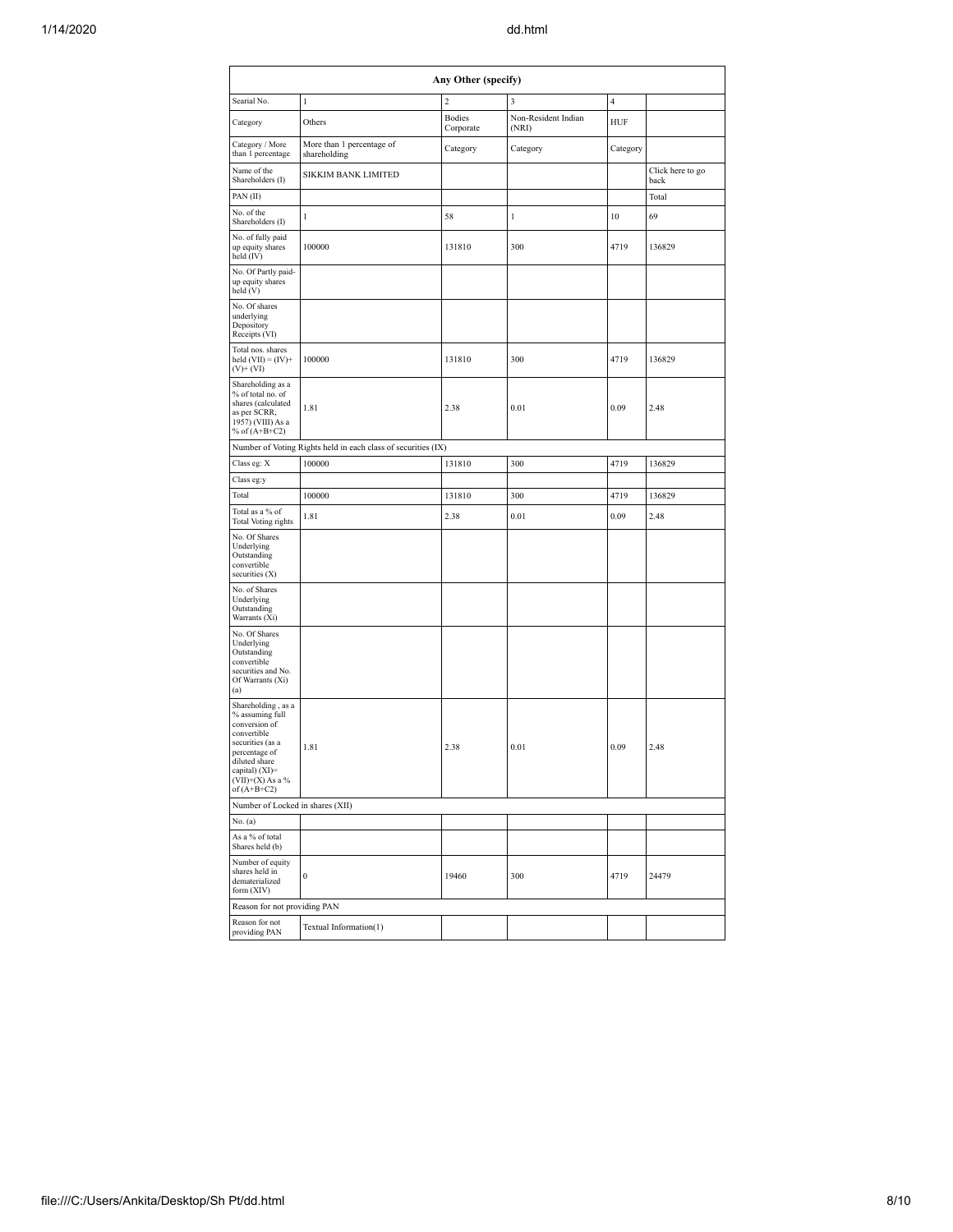|                        | <b>Text Block</b> |
|------------------------|-------------------|
| Textual Information(1) | PAN NOT AVAILABLE |